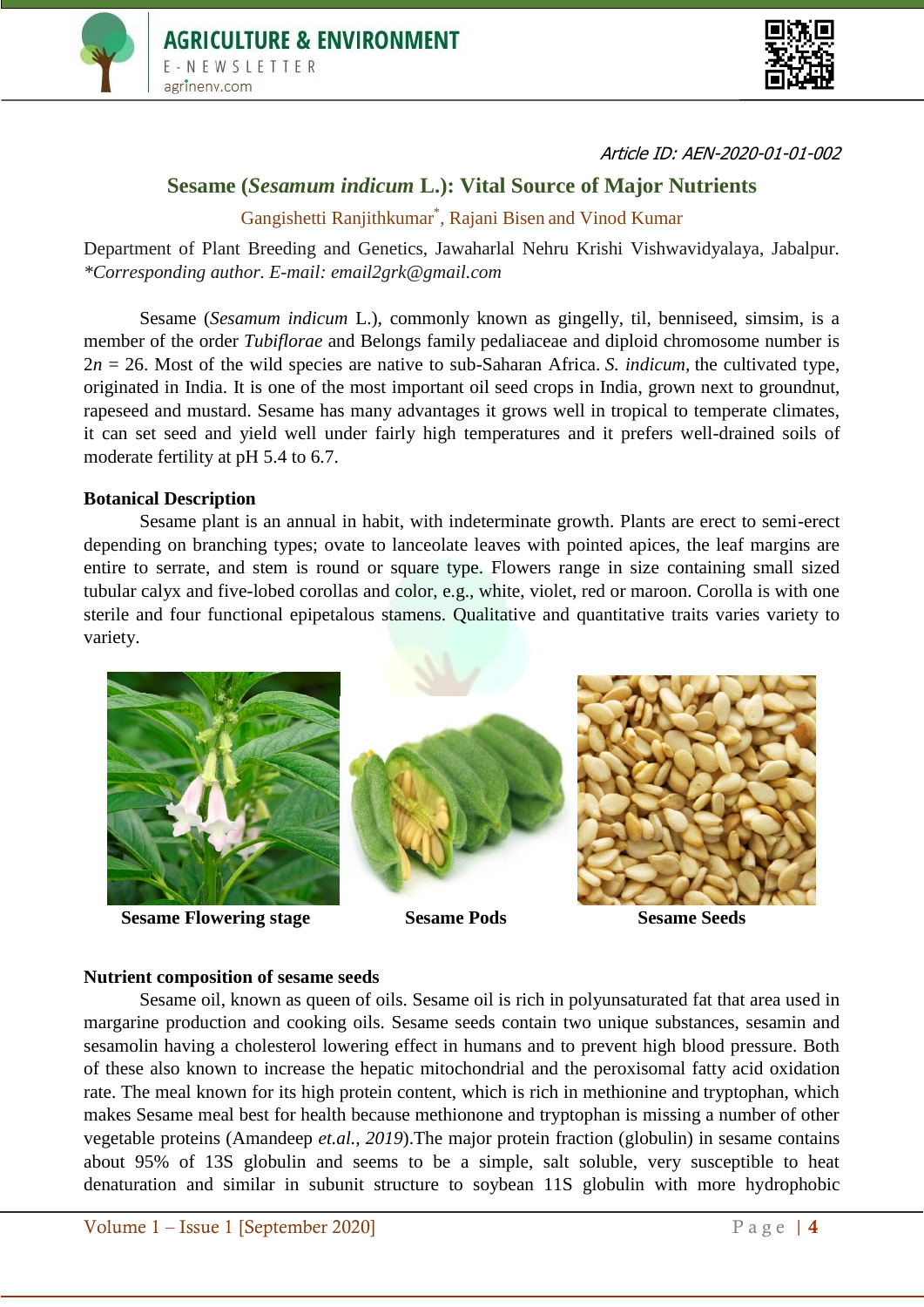



properties. Carbohydrates are composed of 3.2% glucose, 2.6% fructose and 0.2% sucrose while the remaining quantity is dietary fibers in sesame seed. The nutrient composition of sesame presented in the Table 1 (Anilakumar, K. R *et al. 2014*).

## **Medicinal properties of Sesame seeds and Oil**

Sesame oil has wide medical and pharmaceutical application. Sesamin has been found to protect the liver from oxidative damage. This oil has been used for healing wounds for thousands of years. It is naturally antibacterial for common skin pathogens such as *Staphylococcus* and *Streptococcus* as well as common skin fungi such as athlete's foot fungus. It is anti-viral and antiinflammatory (Anilakumar, K.R. *et al.* 2010). Sesame oil neutralizes oxygen radicals beneath. It penetrates into the skin quickly and enters the blood stream through the capillaries.

## **Other uses of Sesame Products**

Sesame milk can be prepared using decorticated Sesame seeds, that can be an analogues, which can be confirmed as health foods that can be used as dairy substitutes or extenders (Jihad *et al.*, 2009). There are many foods with sesame as an ingredient in different regions of world. It was listed in Table 2.

| <b>Nutrient Quantity</b>               | (%)           |
|----------------------------------------|---------------|
|                                        |               |
| Moisture                               | $04.0 - 05.3$ |
| Protein                                | 18.3-25.4     |
| Oil                                    | 43.3-44.3     |
| Saturated Fatty Acids (% in oil)       | 14.0          |
| Monounsaturated Fatty Acids (% in oil) | 39.0          |
| Polyunsaturated Fatty acids (% in oil) | 46.0          |
| Ash                                    | $05.2 - 06.2$ |
| Glucose                                | 03.2          |
| Fructose                               | 02.6          |
| Sucrose                                | 0.2           |
| Phytosterols                           | 0.4           |

## **Table 1: Nutrient composition of sesame**